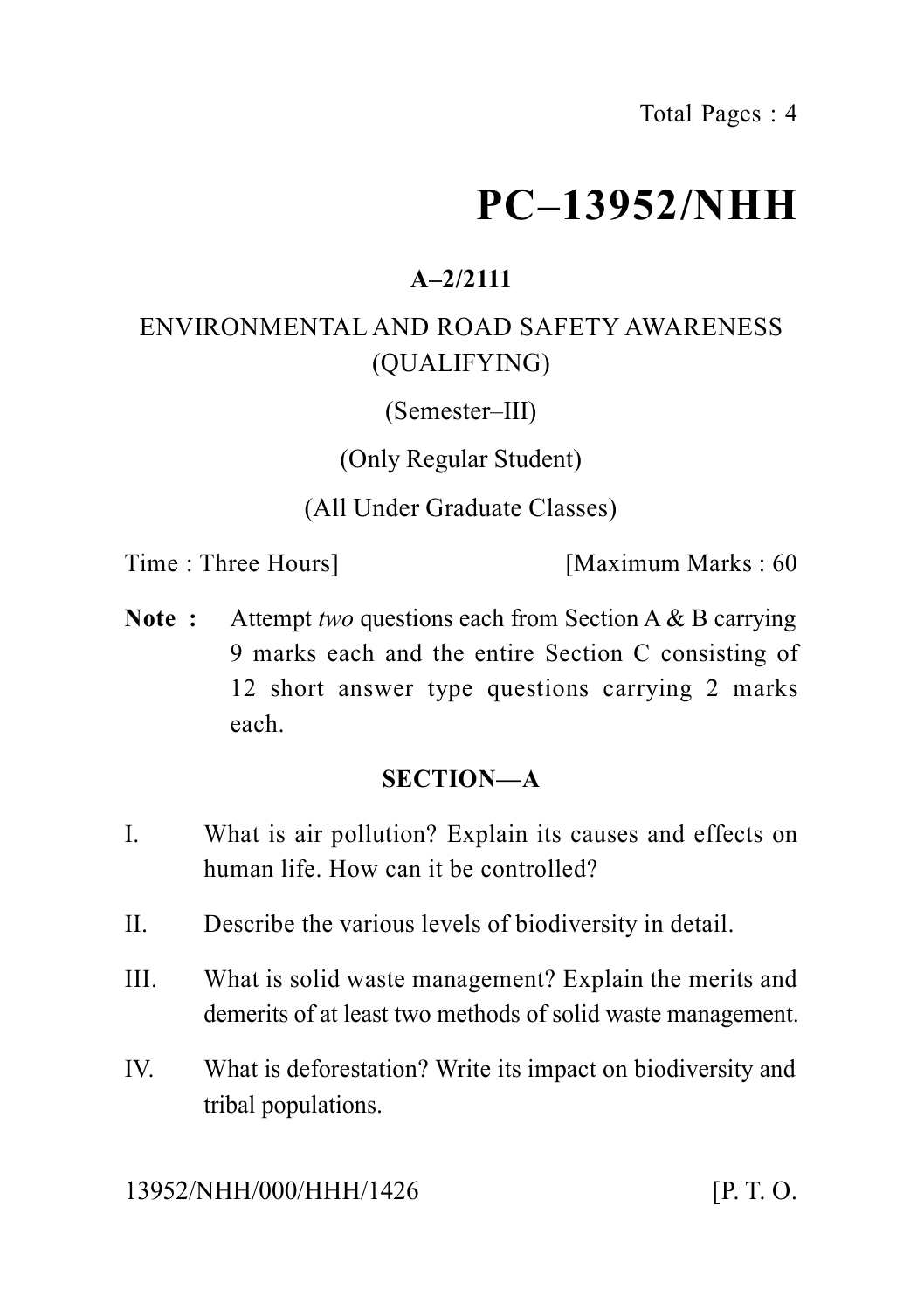#### **SECTION—B**

- V. Write a note on the procedure and requirement of obtaining Driving license.
- VI. Explain the impact of human population growth on human health, sanitation and hygiene.
- VII. What is ozone layer depletion? Explain its impact on human life and agriculture.
- VIII. Explain the management and alternative uses of crop stubble.

### **SECTION—C**

#### **(Compulsory Question)**

- IX. Write short notes on the following :
	- 1. Interstate water conflict.
	- 2. Nonrenewable energy sources.
	- 3. Greenhouse gases.
	- 4. Chlorofluoro carbons.
	- 5. Motor vehicle act.
	- 6. Biodiversity hot spots in India.
	- 7. Particulate matter.
	- 8. Role of first aid in road safety.
	- 9. Endangered species.
	- 10. UNESCO.
	- 11. Silent valley.
	- 12. Signal for no parking.

#### 13952/NHH/000/HHH/1426 2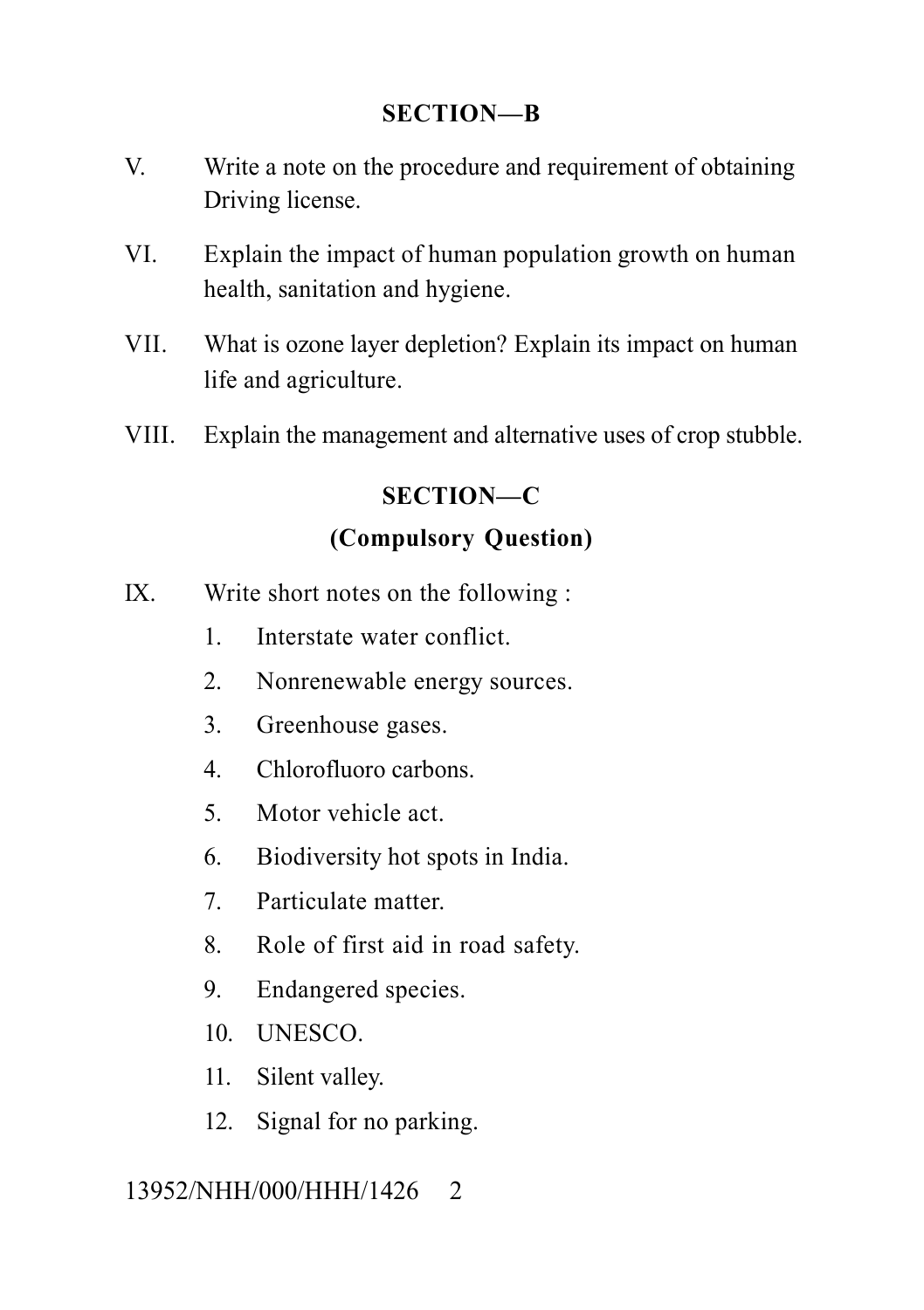ਨੋਟ : ਭਾਗ A ਅਤੇ B ਵਿਚੋਂ *ਦੋ-ਦੋ* ਪੁਸ਼ਨ ਕਰੋ। ਹਰੇਕ ਪੁਸ਼ਨ ਦੇ <u>9 ਅੰਕ ਹਨ। ਭਾਗ C ਸਾਰਾ ਕਰੋ। ਇਸ ਵਿਚ 12 ਸੰਖੇਪ ਉੱਤਰ</u> ਵਾਲੇ ਪਸ਼ਨ 2-2 ਅੰਕਾਂ ਦੇ ਹਨ।

#### ਭਾਗ $-A$

- ਹਵਾ ਪੁਦੂਸ਼ਣ ਕੀ ਹੈ? ਇਸ ਦੇ ਕਾਰਨਾਂ ਅਤੇ ਮਨੁੱਖੀ ਜੀਵਨ 'ਤੇ  $\mathbf{I}$ ਇਸ ਦੇ ਪ੍ਰਭਾਵਾਂ ਦੀ ਵਿਆਖਿਆ ਕਰੋ। ਇਸ ਨੂੰ ਕਿਸ ਤਰ੍ਹਾਂ ਕੰਟਰੋਲ ਕੀਤਾ ਜਾ ਸਕਦਾ ਹੈ?
- ਜੀਵ-ਵਿਭਿੰਨਤਾ ਦੇ ਵੱਖ-ਵੱਖ ਪੱਧਰਾਂ ਦਾ ਵਿਸਥਾਰ ਵਿਚ ਵਰਣਨ  $\Pi$ ਕਰੋ।
- ਠੋਸ ਰਹਿੰਦ-ਖੰਹਦ ਪਬੰਧ ਕੀ ਹੈ? ਠੋਸ ਰਹਿੰਦ-ਖੰਹਦ ਪਬੰਧ ਦੇ  $III$ ਘੱਟੋ ਘੱਟ ਦੋ ਢੰਗਾਂ ਦੇ ਫਾਇਦਿਆਂ ਅਤੇ ਨਕਸਾਨਾਂ ਦੀ ਵਿਆਖਿਆ ਕਰੋ।
- ਜੰਗਲਾਂ ਦੀ ਕਟਾਈ ਕੀ ਹੈ? ਜੀਵ-ਵਿਕਿੰਨਤਾ ਅਤੇ ਕੁਬਾਇਲੀ  $\mathbf{W}$ ਜਨ-ਸੰਖਿਆ 'ਤੇ ਇਸ ਦਾ ਪ੍ਰਭਾਵ ਲਿਖੋ।

#### **ਭਾਗ—** $R$

- ਡਰਾਈਵਿੰਗ ਲਾਇਸੈਂਸ ਪਾਪਤ ਕਰਨ ਦੀ ਪਕਿਰਿਆ ਅਤੇ ਲੋੜ  $V$ 'ਤੇ ਇਕ ਨੋਟ **ਲਿ**ਖੋ।
- ਮਨੱਖੀ ਸਿਹਤ, ਸਫਾਈ ਪਬੰਧ ਅਤੇ ਸਿਹਤ ਵਿਗਿਆਨ 'ਤੇ VI — ਮਨੱਖੀ ਜਨ-ਸੰਖਿਆ ਵਾਧੇ ਦੇ ਪਭਾਵ ਦੀ ਵਿਆਖਿਆ ਕਰੋ।